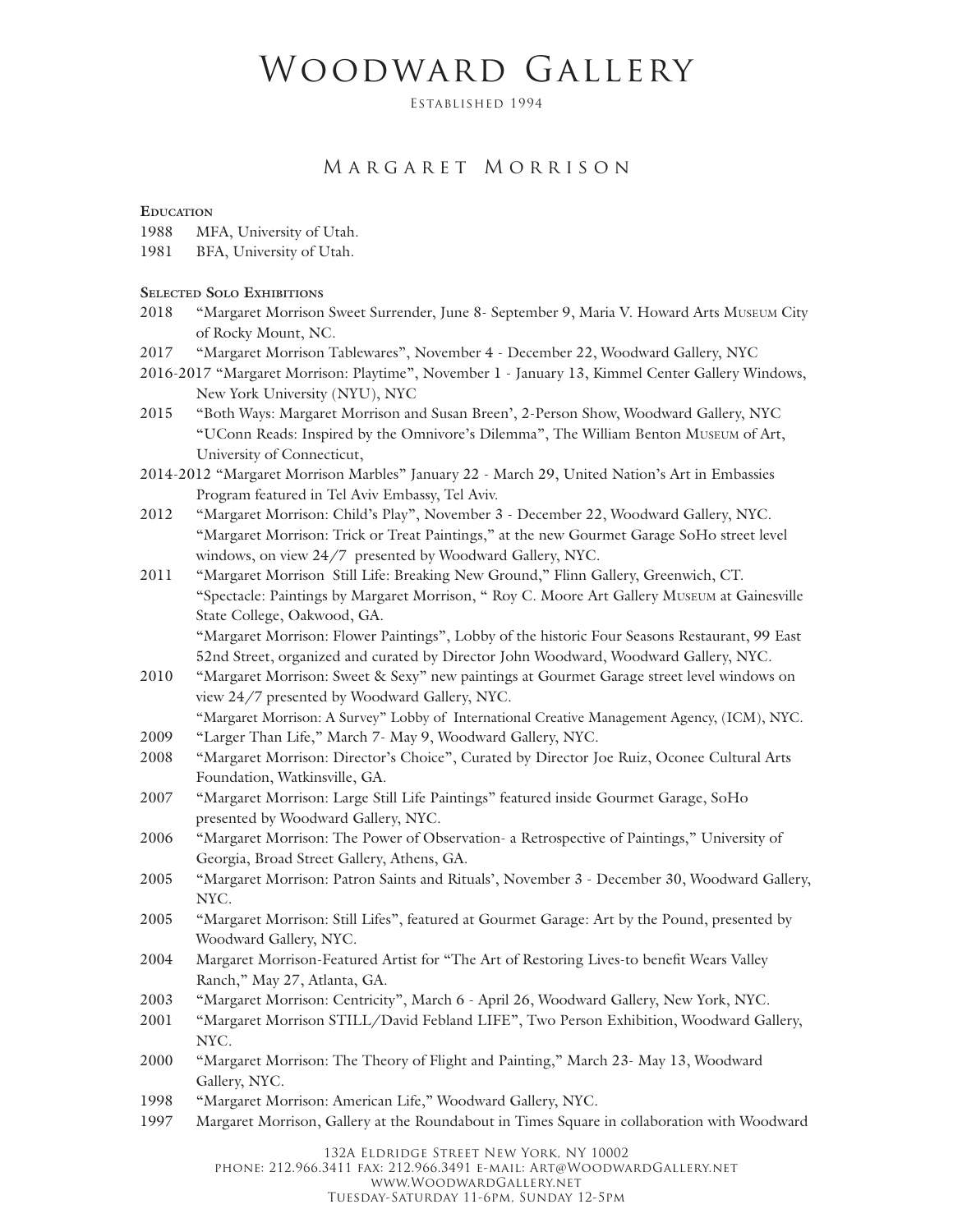Gallery, NYC.

- 1996 "Margaret Morrison: Prophesy Paintings," Woodward Gallery, NYC.
- 1994 "Artifacts," Pleiades Gallery, New York, NY.
- 1993 "A Moment Before," Monongalia Art Center, Morgantown, WV.
- 1992 "Naptime Paintings," Appalachian Gallery, Morgantown, WV.
- 1992 "Threshold," Pleiades Gallery, New York, NY.
- 1990 "New Work," Patrick Gallery, Austin, TX.
- 1988 "Margaret Morrison-Paintings and Drawings," Gittins Gallery, Salt Lake City, UT.
- 1988 The Ethel Armstrong Rolapp Award for Excellence in the Fine Arts.
- 1987 The Alvin Gittins Fellowship.
- 1986 The University of Utah Graduate Research Fellowship.
- 1986 "Works On Paper," Salt Lake Art Center, Juried by Robert Hennina, Jr., Chief Curator, Salt Lake City, UT.
- 1986 Santa Barbara Museum of Art, Juror Award, Utah Arts Council Purchase Award.
- 1986 The Alvin Gittins Fellowship.

#### **Selected Group Exhibitions**

- 2019 Lyndon House Arts Center and Lyndon House Arts Foundation, 44th Annual Juried Exhibition, Juried by Lauren Hayes, Curator of the Contemporary Art at the Crystal Bridges Museum, March- May 3rd. Recipient of Studio Group Award Visual Arts.
- 2017-18 Shelburne Museum, Shelburne, VT, September 23 February 18
- 2017 "Introducing Woodward Gallery Windows", Margaret Morrison, Richard Hambleton, Brad Robson, Woodward Gallery, NYC
- 2016-17 "Games: From Marbles to Minecraft," Annmarie Sculpture Garden & Arts Center Museum, an affiliate of the Smithsonian, Dowell, MD, October 28- January 16, Best in Show Award Recipient
- 2016 "Spectra: Faculty Exhibition," Dodd Galleries, University of Georgia, GA
- 2015 "Woodward Gallery Decades", Woodward Gallery, NYC "20in15", at Woodward Gallery, NYC.
- 2014 "Butterflies and Blossoms," Four Artists, Art Gallery At Rockefeller State Park Preserve Museum, Pleasantville, NY

"Sur-Real," Woodward Gallery, NYC.

- "Face to Face: Wall to Wall," Yellowstone Art Museum, Billings, MT.
- 2013 "Detail", March 2- April 28, Woodward Gallery, NYC.
	- "Wish," Art Gallery at Hotel Indigo, December 2012 March 2013, Athens, GA.
- 2012 "Summer Selections," Woodward Gallery, NYC.
- 2011 "Still Life," Flinn Gallery, Greenwich Library, Greenwich, CT, October 27 December 7th.
- 2008 "Faculty Exhibition," Lamar Dodd School of Art, University of Georgia, Athens, GA. "Works on Paper," Woodward Gallery at the Park Avenue Armory, NYC.
- 2007 "Free Play," Curated by Judith Page, Islip Art Museum, East Islip, NY. "Visual Noise," University Memorial Center (UMC) Art Gallery, University of Colorado, Boulder, CO.
- 2006 "Gallery Artists '06-'07," Woodward Gallery, NYC.
- 2005 The 5th Annual Benefit of the Community-Word Project," 2005, The National Arts Club, NYC.
- 2005 "Write A Beautiful World" National Arts Club, NYC.
- 2005 "Winter Paper Seven," Group Exhibition including works on paper by Jean Michel Basquiat, Alexander Calder, Richard Estes, Roy Lichtenstein, Andy Warhol, Tom Wesselmann, and others, Woodward Gallery, NYC.
- 2003 "Paper Invitational VI," Group Exhibition including works on paper by Andy Warhol, Robert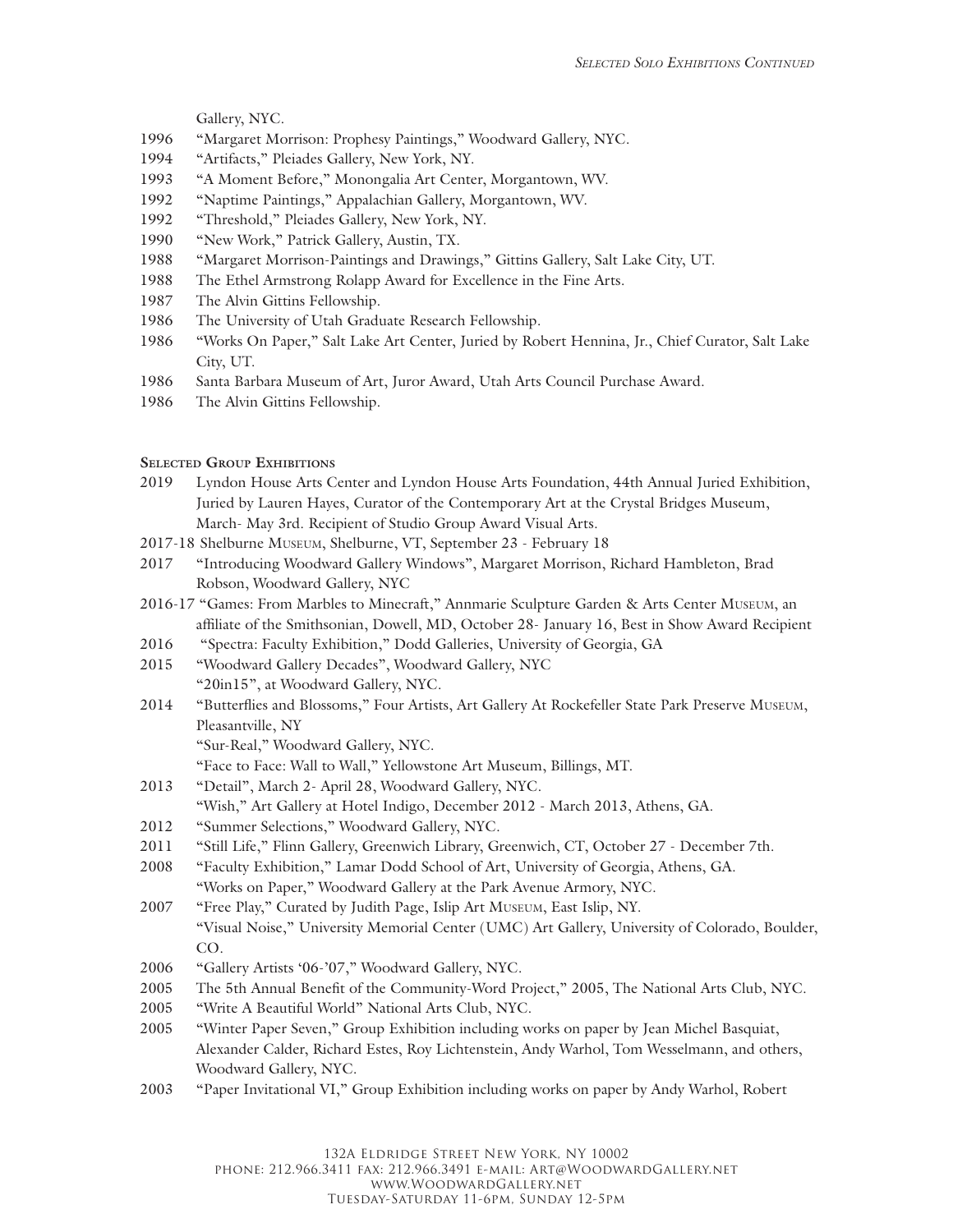Indiana, Jasper Johns, Roy Lichtenstein and others; Woodward Gallery, NYC.

- 2003 Mercury Fine Arts, "Georgia Review Artists," Athens, GA.
- 2003 Hunstville Museum of Art, "Museum Auction and Gala," February-March, Huntsville, AL.
- 2002 "Paper Invitational V," Group Exhibition including works on paper by Andy Warhol, Robert Indiana, Jasper Johns, Roy Lichtenstein and others; Woodward Gallery, NYC.
- 2001 "Paper Invitational IV," Group Exhibition including works on paper by Ellsworth Kelly, Keith Haring, Robert Rauschenberg, and others; Woodward Gallery, NYC.
- 2001 "Hit and Run 2001," Woodward Gallery, NYC.
- 2000 "Paper Invitational III," Group Exhibition including works on paper by Basquiat, Keith Haring, Robert Indiana, Jasper Johns, Roy Lichtenstein, Robert Motherwell, Betty Parsons, Andy Warhol and others; Woodward Gallery, NYC.
- 1999 "Femalenergy II," Group exhibition of leading woman artists, Woodward Gallery, NYC.
- 1999 "Nature: Outdoors/Inside" Group Exhibition, Woodward Gallery, NYC.
- 1999 "Paper Invitational II," Group Exhibition including works on paper by Keith Haring, Robert Indiana, Robert Motherwell, Roy Lichtenstein, Leon Polk Smith, Andy Warhol, and others; Woodward Gallery, NYC.
- 1998 "Paper Invitational," Group Exhibition including works on paper by Calder, M.C. Escher, Sam Francis, Keith Haring, Jasper Johns, Knox Martin, Warhol, and others; Woodward Gallery, NYC.
- 1997 Phillips Gallery, Salt Lake City, Utah.
- 1996 "Resounding Silence," Reggio Gallery, New York, NY.
- 1995 "Femalenergy," Woodward Gallery, NYC.
- 1995 "Aesthetic Mystic," Woodward Gallery, NYC.
- 1994 "Three Artists," Gallery of Living Artists (Woodward Gallery), NYC.
- 1991 "Figurative Paintings," Atrium Gallery, Salt Lake City, UT.
- 1991 "University of Utah Faculty Exhibit," Utah Museum of Fine Arts, Salt Lake City, UT.
- 1989 "Utah Painting and Sculpture," traveling exhibition sponsored by the Utah Arts Council.
- 1989 "Utah '88 Painting and Sculpture," Salt Lake Art Center, Salt Lake City, UT.
- 1988 "The Medium Is The Message," Bountiful-Davis Art Center, Bountiful, UT.
- 1987 "Works On Paper," Salt Lake Art Center, Salt Lake City, UT, Juried by Robert Henning, Jr., Chief Curator, Santa Barbara Museum of Art.
- 1987 "LeFrandt, Himes, Morrison" Delores Chase Fine Art, Salt Lake City, UT.
- 1987 "National Graduate Drawing Exhibition," Allen Priebe Gallery, Oshkosh, WI.
- 1983 "AAVA Utah Women Artists," Utah Museum of Fine Arts, Salt Lake City, UT.
- 1982 "Utah '82," Utah Museum of Fine Arts, Salt Lake City, UT.
- 1982 "Competition," Bountiful-Davis Art Center, Bountiful, UT.

### **Bibliography**

- 2018 Margaret Morrison's Mouth Watering Paintings in North Carolina, Widewalls Magazine Feature, https://www.widewalls.ch/margaret-morrison-imperial-centre/
- 2018 Margaret Morrison Sweet Surrender, June 8- September 9, Maria V. Howard Arts Museum City of Rocky Mount, NC, Ful color digital catalogue published by Woodward Gallery, NYC.
- 2017 *Make Great Art on Your IPad*, 2017, "Object Paintings" (page 63) by Alison Jardine
- 2016 Widewalls Magazine, Feature, "Painting the Luster- Margaret Morrison in an Interview," Angie Kordic, September 6.
- 2016 Agavemag.com/Blog, "Five Questions With Margaret Morrison" Feature Interview, August 21.
- 2016 Agave Magazine, Volume 3, Issue 2, illustration.
- 2015 ArteFuse, The Villager, The East Villager, Downtown Express, Chelsea Now, Wall Street International, StreetArtNYC, Widewalls feature on "20in15" exhibition including Morrison.
- 2012 Art.State.Gov, Art in Embassies 50th Anniversary, Listed Artist in Tel Aviv U. S. Embassy.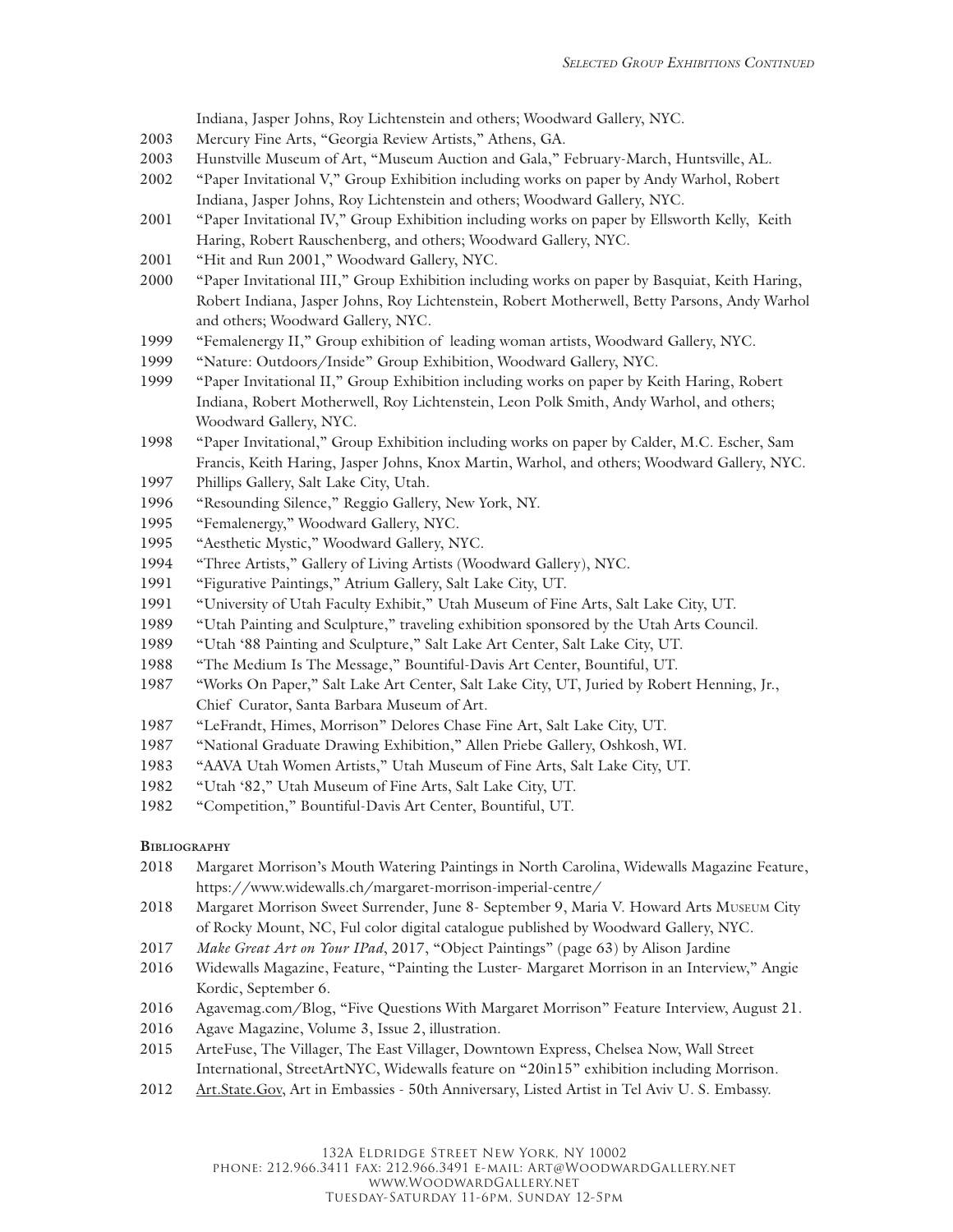NYArtScene.info, "Most Interesting Art Exhibition," November 26th. Little Collector, "Margaret Morrison: Child's Play," Exhibition, Feature, November 19th. *ABC New York - Eyewitness News*, Community Calendar Arts & Exhibitions, November M- The New York Art World, LES Map, "Margaret Morrison: Child's Play," Full Page illustration back cover, November- December. Artefuse.com, "Margaret Morrison: Child's Play", Feature, November. NYFA, New York Foundation For the Arts, "Margaret Morrison: Child's Play", Feature, November-December. ArtNews Magazine, "Margaret Morrison: Child's Play," Full page illustration, November Issue. Aesthetica Magazine International, "Margaret Morrison: Child's Play," Full page illustration October-November Issue. Coast to Coast AM "Halloween Gallery 2012," Featured artwork, October 2012 MotherMusing.com "Margaret Morrison: Deeply Tied," Feature Article, Vol. 28, October. Contemporaryart.com, "Margaret Morrison: Child's Play," Feature, October. HGTV, Home by Novogratz, Little Collector - Morrison's "Fisher Price People," Brooklyn Brownstone Kid's Room, Season 2, Episode HHBN-213H. 2011 Art New England, Still Life: Breaking New Ground at Flinn Gallery, Greenwich Library, September-October issue. The Pinch, Volume 31 No. 2, The University of Memphis, Fall 2011, pg. 135-138 2010 Sheila Gibson Stoodly, "Picture This," Art & Antiques, May, p. 72. Bust Magazine, Feature article and ilustrations on America Ferrera with Margaret Morrison *Rose* painting, February/March issue, pages 40-41. 2009 Florida Design, Palm Beach, Home & Decor, Winter Issue, pages 171- 172 with color illustration. 2009 "Margaret Morrison to Judge Festival 2009," Dalton Daily Citizen, June 27. 2009 *CBS News*, April 2, Feature, 11pm. 2009 Smithsonian Magazine Food and Think**,** April 3, "Eye Candy at a Sweet Exhibition", Feature review, by Lisa Bramen; http://blogs.smithsonianmag.com/food/2009/04/03/eye-candy- at-asweet-art-exhibition/ 2009 ARTnews, April, "Margaret Morrison: Larger Than Life", Full page, color illustration page 20. 2009 Art & Antiques, April, "Margaret Morrison: Larger Than Life," Full two page spread, color illustrations, pages 1 & 2. 2009 Art Knowledge News, posted March 7, "Woodward Gallery Presents Margaret Morrison". 2009 The M Magazine, March, "Margaret Morrison, Woodward Gallery," Feature review by Joel Simpson, pages 10 & 11, with full color illustration. 2008 The Oconee Leader, May 22, "Southworks Artists Market this Weekend," by Rebecca Rose, with color illustration. 2008 Athens Banner-Herald, May 21, "Southworks Kicks off this Weekend," by Tommy McGahee, with full color illustration. 2008 Athens Banner-Herald, October 10, "Margaret Morrison: Senior lecturer with UGA's Lamar Dodd School of Art - Diagnosed March 2008 at 48," color illustration. 2008 The Oconee Leader, June 5, 2008, "Director's Choice Artist Gives Lecture," by Rebecca Rose, with color illustration. 2008 Oxford American Magazine, Summer issue, Cover illustration. 2008 Athens Banner-Herald, "Painting a New World," by Mary Jessica Hammes, p. C1 & C4, with color illustrations. 2007 Juxtapoz, January, Old Friends," Featured in full color illustrations and text, p. 16. 2006 Flagpole, March 15, Volume 20, No. 10, page 10, illustration with text

2005 Soho Journal, Winter, "Bulletin Board," Upcoming Events page 25.